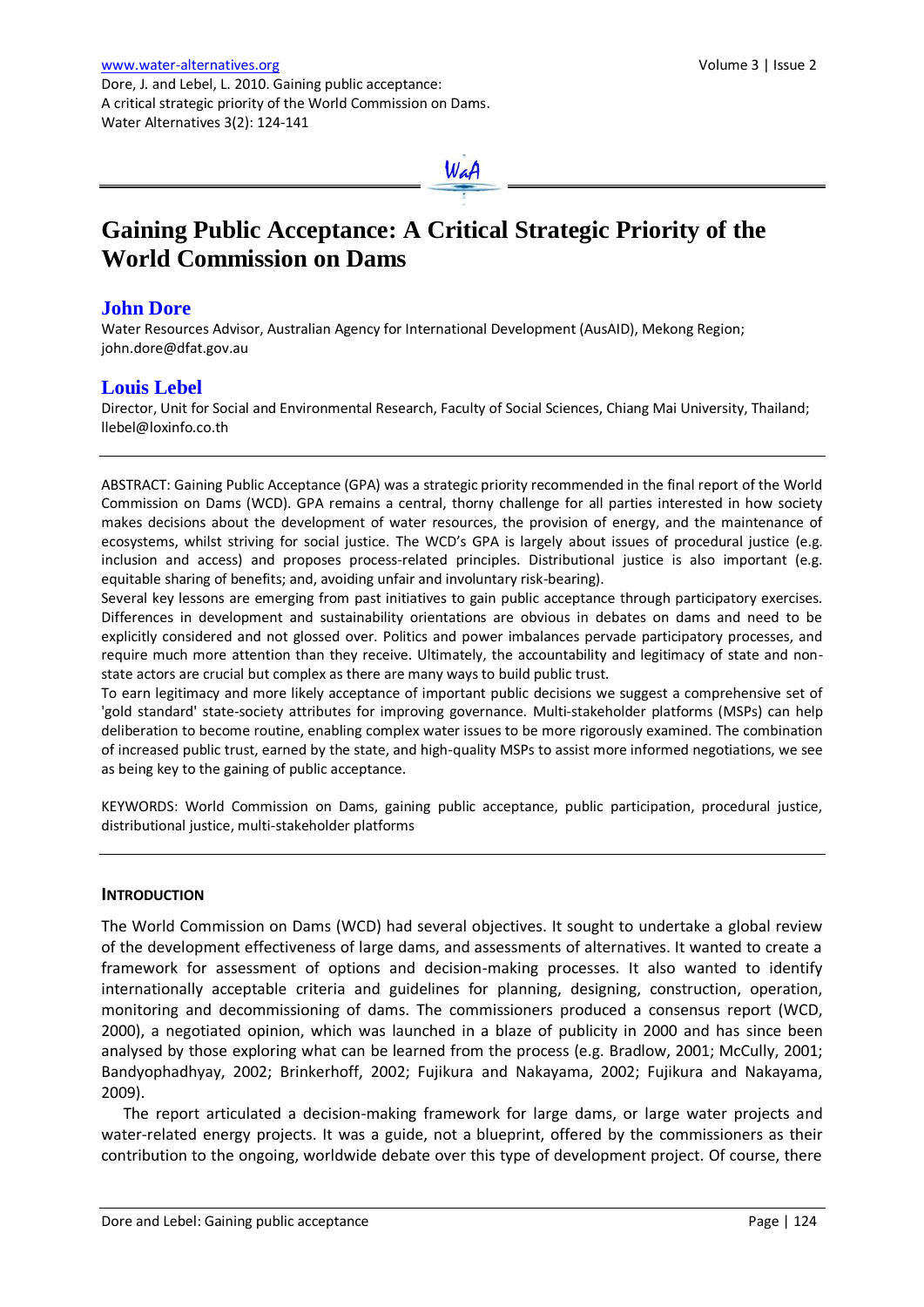are other valuable viewpoints being expressed by governments, scholars, activists, developers and funders. Some of these have been used to strengthen and build upon the framework offered by the WCD.

This paper concentrates on gaining public acceptance (GPA), the first strategic priority recommended in the WCD's final report (WCD, 2000). The core idea is that "public acceptance of key decisions is essential for equitable and sustainable water and energy resource development". GPA remains a central, thorny challenge for all parties interested in how society makes decisions on the development of water resources and the provision of energy. The paper will remind readers of the WCD conceptualisation of GPA, and various critiques. It is meant to assist the debate on large dams move forward with the GPA concept by acknowledging and unpacking different points of view and suggesting other ways to pursue reasonable acceptance. The intention is to transcend differences, and see if substantial agreement can be forged. Where there is agreement, we aim for it to be genuine. Where differences will remain, we aim for these to be clearly identified and understood.

#### **GAINING PUBLIC ACCEPTANCE**

#### **The WCD formulation of GPA**

The WCD (2000) report argued that public acceptance of key decisions is essential for equitable and sustainable water and energy resources development. Acceptance emerges from recognising rights, addressing risks, and safeguarding the entitlements of all groups of affected peoples, particularly indigenous and tribal peoples, women and other vulnerable groups. Decision-making processes and mechanisms are used that enable informed participation by all groups of people, and result in the demonstrable acceptance of key decisions. Where projects affect indigenous and tribal peoples, such processes are guided by their free, 'prior and informed consent' (FPIC). The supporting policy principles and guidelines for GPA in the WCD Report are outlined in box 1.

In our view, the label 'gaining public acceptance' is, to some extent, unfortunate. In English, it can have the connotation of convincing the public to accept a predetermined option or selling an option or marketing a done deal. This was not, however, the intention of the WCD commissioners. The GPA strategic priority and the rest of the framework are intended to promote participatory and fair decision making throughout a typical planning and project cycle, including the early steps when choices are being made about development directions and the option set to be considered.

GPA has important relationships to other WCD Strategic Priorities (figure 1). Two examples serve to illustrate this point. First, how and when benefit-sharing mechanisms are debated, explored, negotiated and possibly agreed upon, is key to GPA. The importance of benefit-sharing is recognised by the WCD strategic priority 'recognising entitlements and sharing benefits'. What should be the relationship between how benefits are shared and the process by which public acceptance is gained?

Second, broadening the scope of risk assessment is also key to GPA. Risk assessment should not be seen as a purely technical exercise. The aggregation and high level of simplification needed for technical risk analysis necessarily leaves many factors out, opening the door for bias and vested interests. Hence, the need, as Rayner (2003) and others argue, for assessment through a political process, where risk is not permitted to be reduced to a set of formulae. Whilst risk assessment should be part of comprehensive options assessment it is also integral to GPA. Is risk analysis consistently factored into a transparent stakeholder analysis undertaken as a part of GPA? If not, why?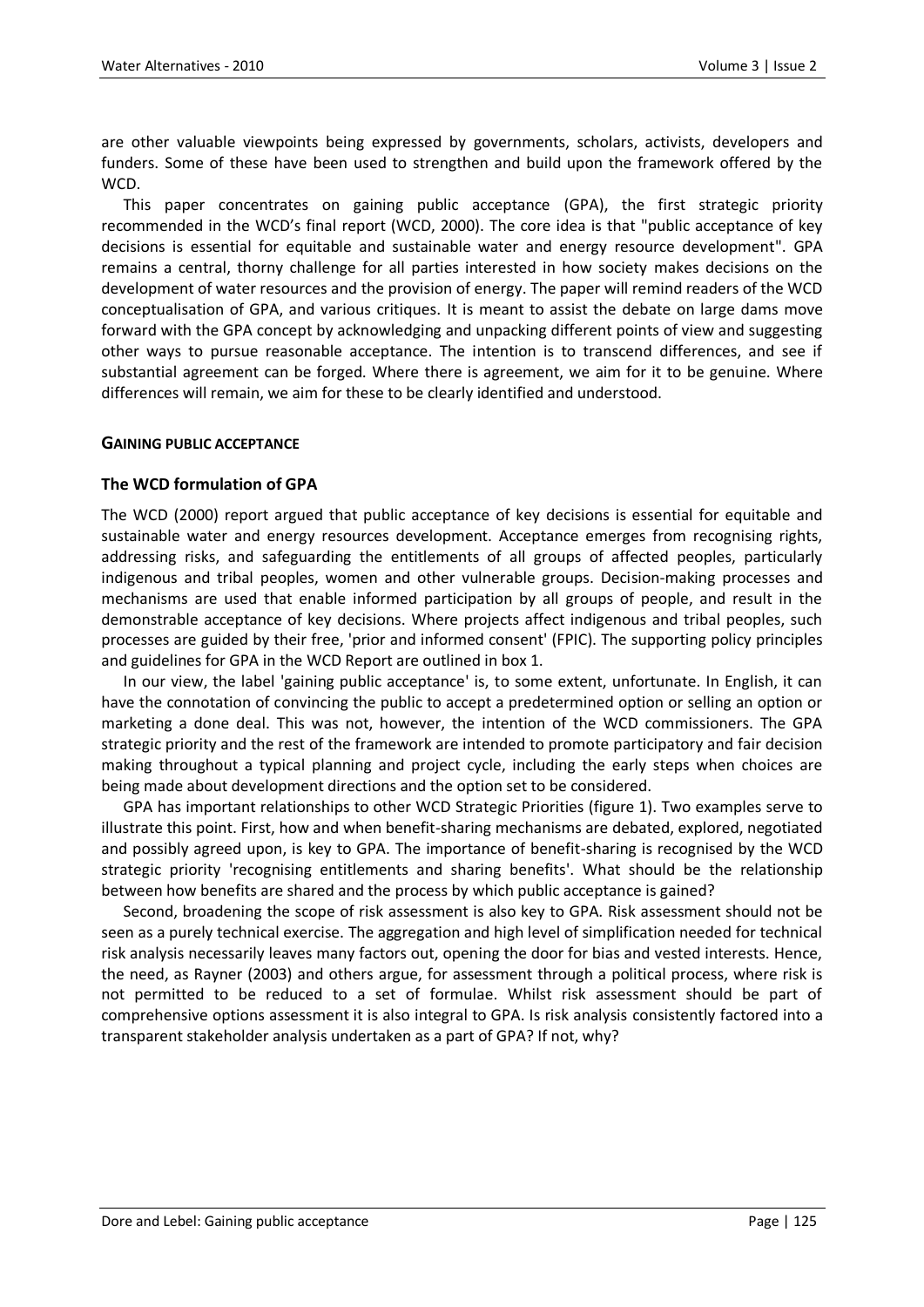Box 1. GPA policy principles and guidelines.

#### *Policy principles*

Recognition of rights and assessment of risks are the basis for the identification and *inclusion of stakeholders in decision making* on energy and water resources development.

*Access to information, legal and other support* is available to all stakeholders, particularly indigenous and tribal peoples, women and other vulnerable groups, to enable their informed participation in decision-making processes.

*Demonstrable public acceptance* of all key decisions is achieved through agreements negotiated in an open and transparent process conducted in good faith and with the informed participation of all stakeholders.

Decisions on projects are guided by adherence to the principle of *free, prior and informed consent (FPIC) of affected indigenous and tribal peoples* achieved through formal and informal representative bodies.

#### *Guidelines*

*Stakeholder analysis* explains that such an analysis should recognise existing rights and those who hold them, identify those at risk – distinguishing between voluntary risk takers and involuntary risk bearers – and identify constraints to establishing a level playing field for stakeholder involvement.

*Negotiated decision-making processes* articulate the attributes of a process which should enable stakeholders an equal opportunity to influence decisions, even if not actually making the decisions.

*FPIC* of indigenous and tribal peoples explains that this is conceived of as a continuous, iterative process of communication and negotiation spanning entire planning and project cycles.

Source: WCD, 2000.

Figure 1. Relationship of GPA to other WCD Strategic Priorities.



#### **Dams and Development Project**

Post-WCD GPA remained a contentious issue and the Dams and Development Project (DDP) sought to provide more clarification and ideas to move forward. This paper was originally drafted as a background paper to underpin an October 2005 multi-stakeholder GPA workshop in Nairobi (DDP, 2005) that eventually fed into the principal DDP output, a "compendium of relevant practices" that explored not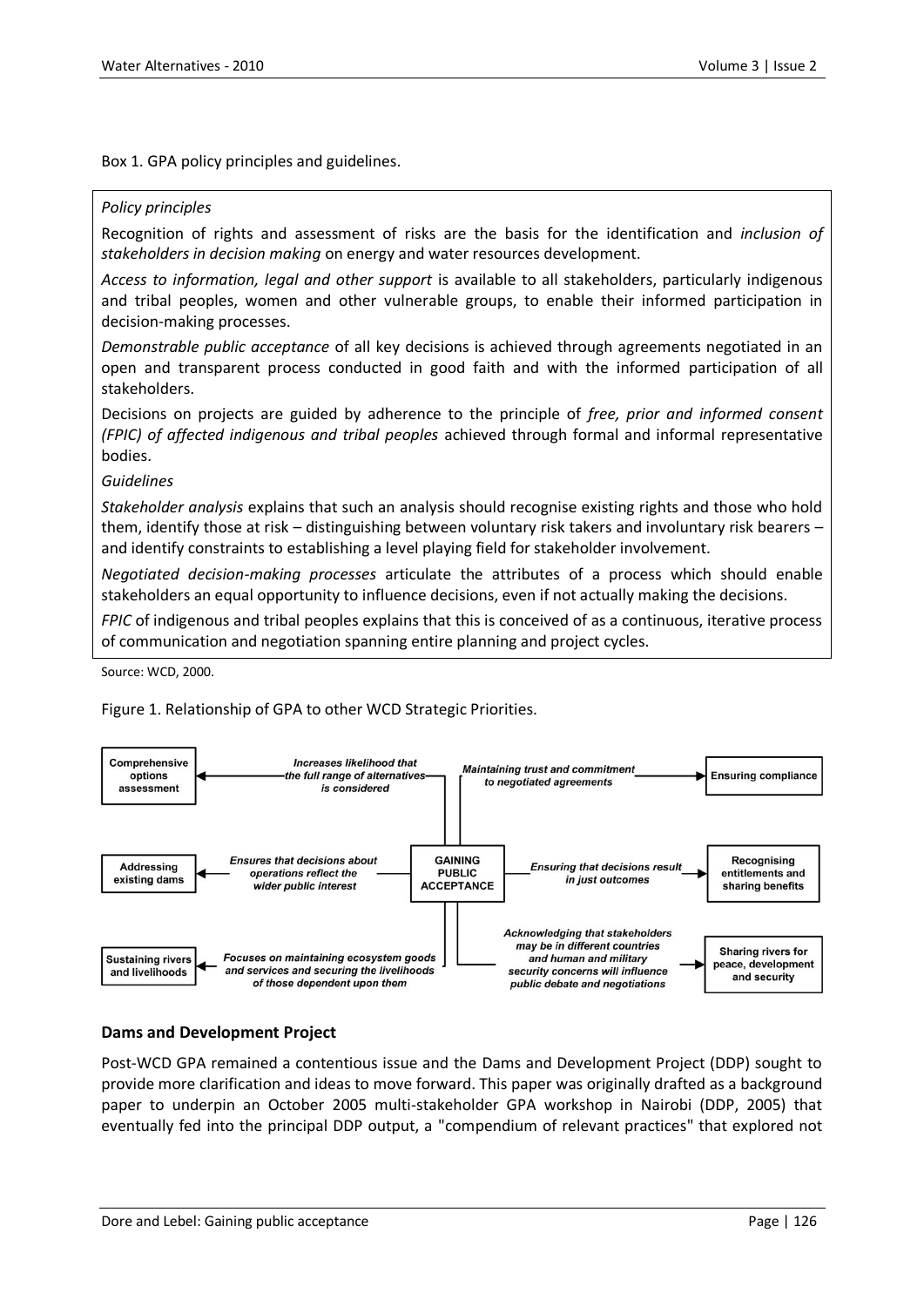only GPA – re-labelled as stakeholder participation – but also options assessment, benefit-sharing, compensation, social and environmental assessment, compliance and international policy (DDP, 2007).

Despite the best efforts of the WCD and DDP, it seems to us that the WCD version of GPA requires further reflection and strengthening. To do just that, in the next sections we will unpack public participation, provide an expanded set of justice principles and see how these could improve GPA and governance more broadly.

#### **MEANINGFUL PUBLIC PARTICIPATION**

Integral to any analysis of GPA is the issue of public participation, one of the processes that can help attain public acceptance of a particular development proposal. Unpacking public participation is necessary if we are to better understand GPA. In this section, we address some of the key GPA issues that preceded WCD or have since emerged. In some places this draws on analysis submitted to the WCD that we consider deserved more attention and prominence in the final report produced by the Commissioners.

## **Which decisions are open to public participation?**

Assuming a decision-making process permits public participation, many government agencies, privatesector stakeholders, civil society and analysts have focused on who participates and at what level. Less attention has been placed on what part of an agenda is voluntarily offered up for debate. For example, Petkova et al. (2002), in a nine-country review of environmental governance found that participation opportunities were usually "concentrated in the middle of the decision-making cycle… tended to occur too late to meaningfully affect the scope and nature of the decision, and did not continue through the implementation phase of the decision-making cycle". The WCD commissioners' conception of GPA suggests in different parts of their report (e.g. in the FPIC guideline) that communication and negotiation should span entire planning and project cycles.

#### **Who is a stakeholder?**

As already mentioned, the WCD Report recommended an approach based on recognition of rights and assessment of risks to identify stakeholders, and subsequently analysing and debating their interests. For large water and energy projects, many kinds of rights are likely to be relevant, from customary rights, to rights of developers and investors, through to property and constitutional rights (WCD, 2000). Assessment of rights, entitlements and claims that may be affected by a project or its alternatives should be an early key step and the basis for identifying and engaging with stakeholders.

Hemmati (2002) equates stakeholders with individuals or organisations: "who influence a decision, or can influence it, as well as those affected by it". This is a highly inclusive interpretation, with which we agree, provided that the different stakes of actors are clearly brought out in the open via some type of stakeholder analysis. The WCD Report clearly acknowledged that actors have different stakes:

Those whose rights are most affected, or whose entitlements are most threatened, have the greatest stake in the decisions that are taken. The same applies to risk: those groups facing the greatest risks from the development have the greatest stake in the decisions and, therefore, must have a corresponding place at the negotiating table (WCD, 2000).

It is important in a stakeholder analysis to clarify the many, often competing, interests of stakeholders. Care needs to be exercised in making simplistic categorisations. For example, gender, ethnic or spatial (upstream, downstream, dam area) groupings assume a relative homogeneity of interests within these categories. State procedures of measurement and assessment are invariably homogenised and simplified (Scott, 1998). Those left out of these simplified portrayals of reality may well be exactly those whose voices need to be heard.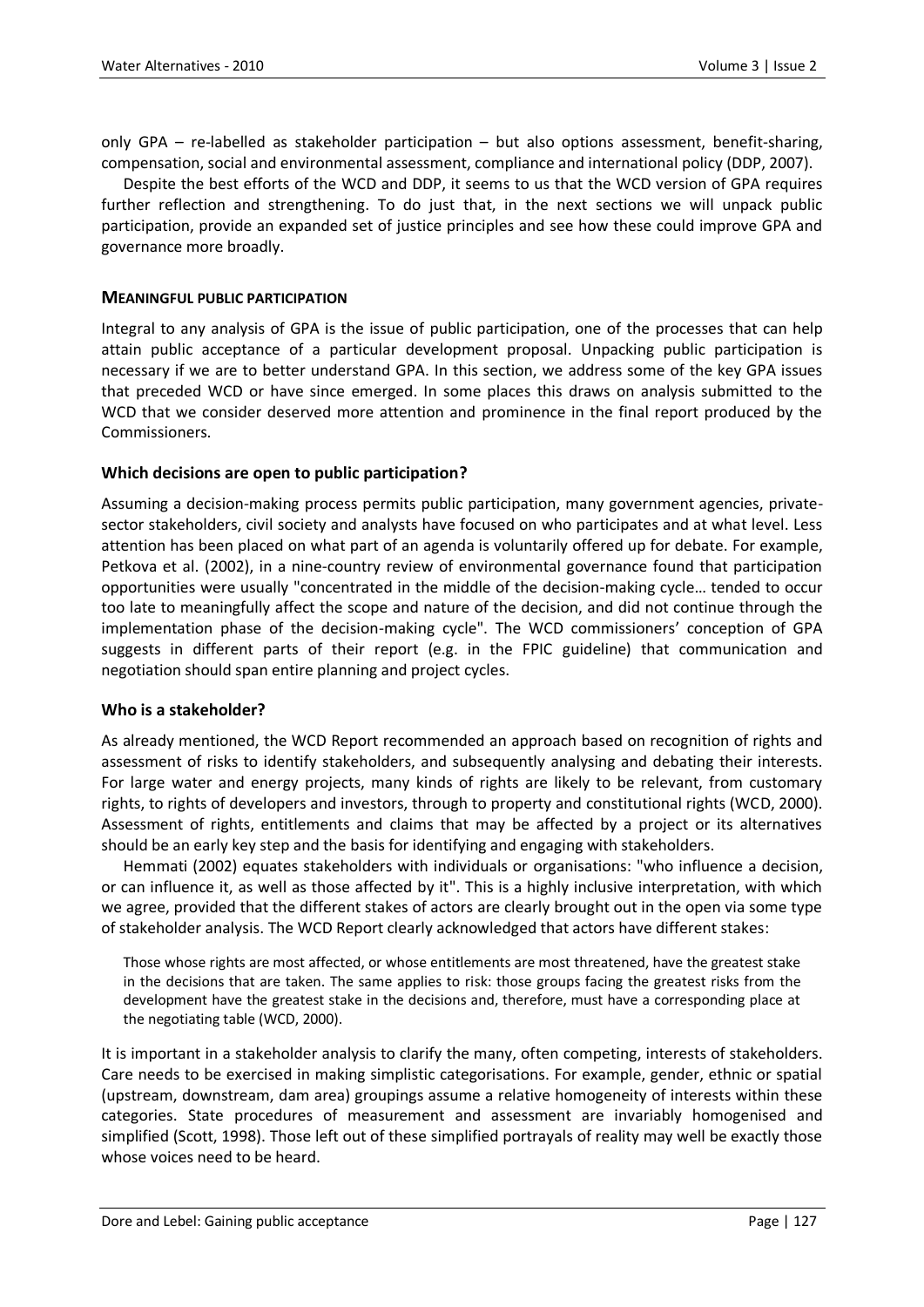## **Different degrees of participation**

Participation in (dams and) development can be undertaken for quite different purposes and unfold in very different ways. There are several conceptualisations of what public participation constitutes. Central to them is the idea that people outside the bureaucratic structures of the state have a stake or mandate to get involved in governance processes. Participation is recognised as ranging in degree, typically reflecting the extent to which power over decisions, and responsibility for the management of development, are shared (Arnstein, 1969; Clayton et al., 1997; IAP2, 2000).

Arnstein's original ladder of participation (1969), described the climb from *manipulation* and *therapy* (non-participation) to *informing*, *consultation*, *placation* (degrees of tokenism) through to *partnership*, *delegated power* and *citizen control* (degrees of citizen power). Clayton et al. (1997), in work widely disseminated by the United Nations Development Programme, presented an expanded notion of the ladder. The base was again *manipulation*, where participation is seen as an opportunity to indoctrinate. One-way provision of *information* may then improve to *consultation*. Climbing higher, there may be interactive *consensus-building* approaches, possibly even *collective decision making*. Even higher, there may be *risk-sharing, partnerships*, and *self-management*. Another example, from the International Association for Public Participation is also useful (IAP2, 2000), and uses a spectrum instead of a ladder, but the key points remain the same. That is, there is a continuum from the nominal (token) to transformative (empowerment).

## **Why be participatory?**

The rationale for using participatory approaches varies enormously (Leeuwis, 2000; Rowe and Frewer, 2000). Some arguments are primarily *instrumental*, for example, focused on securing information or solving a problem. Others promote participatory approaches on *normative* grounds, for example, due to the belief that actors have a right or duty to be actively engaged. A *political* rationale can also be invoked, for example, to (positively) empower disadvantaged actors, or (negatively) dis-empower oppositional actors, perhaps by diluting their voice or in other ways weakening them. Participatory efforts instigated by state actors often reflect an instrumental rationale. Arguments are made that public participation leads to efficiency, fewer conflicts, and more and perhaps better option formulation. Civil society voices, on the other hand, have often argued from a normative standpoint, demanding greater participation as a right of citizens or project-affected peoples.

Many participatory techniques originated as a response to inadequate research, planning and decision-making processes. Practice can be problematic, however, and threats of a 'tyranny of participation' (Cooke and Kothari, 2001) have been well documented, for example, by Hildyard et al. (2001) who argued that participatory development processes risk merely providing opportunities for the more powerful if they do not take into account relative bargaining powers.

When considering issues of GPA and public participation, it is a common failing to inadequately recognise the importance of the relationships between actors and institutions, which may empower some, and suppress or inhibit others. A draft of the WCD thematic review of participation, negotiation and conflict management was rightly criticised for the absence of this type of analysis. For example, Hildyard (2000) was concerned about "the structural, institutional and other barriers – such as the privileging of certain types of expertise over others – that curtail, restrict or deny a space to marginalised groups for negotiation". Hildyard also referred to institutionalised racism, the pressure to lend, career incentives, gender imbalances, lack of accountability of some decision makers, and the everyday hassles related to the language and tools of formal decision making, some combination of which can often diminish so-called participatory processes. The final thematic report still barely addressed these subjects, other than including the comments as appendices. Echoing these concerns, in the final WCD Report, one commissioner insisted on noting that "even with rights recognised, risks assessed and stakeholders identified, existing iniquitous power relations would too easily allow developers to dominate and distort" decision-making processes (Patkar, 2000). She went on to caution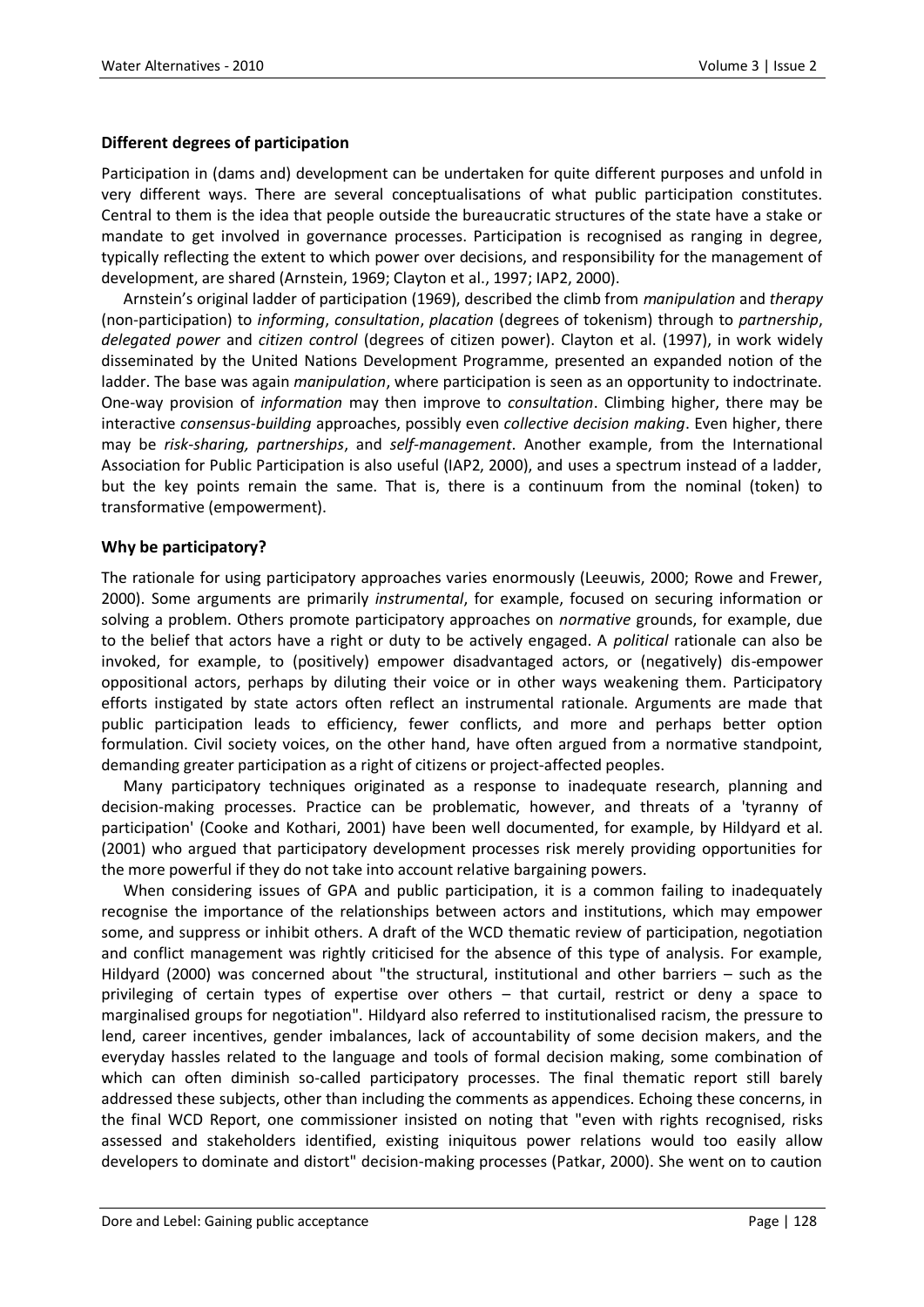against granting "undue legitimacy" to particular actors, rather than respecting the "sovereignty of both people and the nation-state". The types of structural barriers, raised by Hildyard, and the power imbalances cited by Patkar, often require an oppositional civil society to create more equitable negotiation spaces.

## **Seeking agreement or local empowerment?**

Participatory techniques have often been employed in development projects as a way to persuade project-affected people to agree with plans. Guttal, in submissions to the WCD, described this as "solutions backward" – drawing upon the case of the Nam Theun 2 dam in Lao PDR – where, in her view, the state assumed at the outset that it had a robust solution, and hence, participation was then a troublesome but necessary step backwards in order to convince the citizenry, funders, etc. that the project was a good idea and that a credible process has been followed. She cautions that these types of participatory processes are likely to be devoid of "authentic debate" about future options as the objective – project implementation – is already largely fixed, at least in the eyes of the dominant decision makers (Guttal, 2000).

For others, the emphasis of public participation in development is enabling participants to have greater control and influence over their own present and future circumstances – an example of a normative rationale in action. In this view, participation has the goal of empowering people in terms of their acquiring the skills, knowledge and experience to take greater responsibility for their development (Clayton et al., 1997) and proactively influence decision making.

Development participation does not have to be one or the other. Parfitt (2004) argued that it is difficult for participatory processes not to have an emphasis on agreement-seeking about a particular option when there is a specific project proposal being considered. But, he noted the challenge is to ensure there is a countering emphasis on empowerment, to ensure more genuine deliberation about options.

#### **Self-exclusion from public participation**

Public participation is a part of democratic process, may be a part of negotiation, and can lead to the gaining and sharing of information, the building of understanding and trust, and wiser decisions. In order to prise or keep open some situations, however, it is often the case that some actors stay outside, or in Dryzek's (2000) words, choose to "remain passively exclusive and so off-limits to inclusion". This may be for any of the following reasons: not wishing to legitimise what they perceive as an inadequate or unjust process. For example, Rosien (2010) describes a consultation boycott by NGOs of a Safeguards Policy Review by the Asian Development Bank (ADB) driven by concerns about the review process. Disengagement registered the objection, led to significant change in process and content of the review and arguably contributed positively to the final policy rewrite. Alternatively, actors may have concerns that joining will deplete the ranks of oppositional civil society (Dryzek, 2000) and that by engaging in a process and accepting the responsibilities which follow, public awareness may be reduced and their own influence diminished. Or, actors may be concerned that the politics is such that participation will serve no useful purpose as deals are already done.

In many places, exclusion from public decision making – chosen or forced – has led to the creation of resistance movements which have been shaped by, and in turn, have often changed, political configurations of their place. This can be due, partly, to reconceptualising participation and moving explicitly towards negotiation (Leeuwis, 2000) of which resistance is a part. Positive forms of expressing resistance include peaceful protest, lobbying, selective and limited participation, parallel forums, engaging policy compliance and accountability mechanisms, invoking action from ombudsman offices, pursuit of mediation or taking a case to the courts for arbitration and judgement. More active dissent and suppression, regrettably sometimes aggressive or violent, are also part of a more complete ladder or spectrum. Understandably, resistance actors, operating in diverse circumstances, have diverse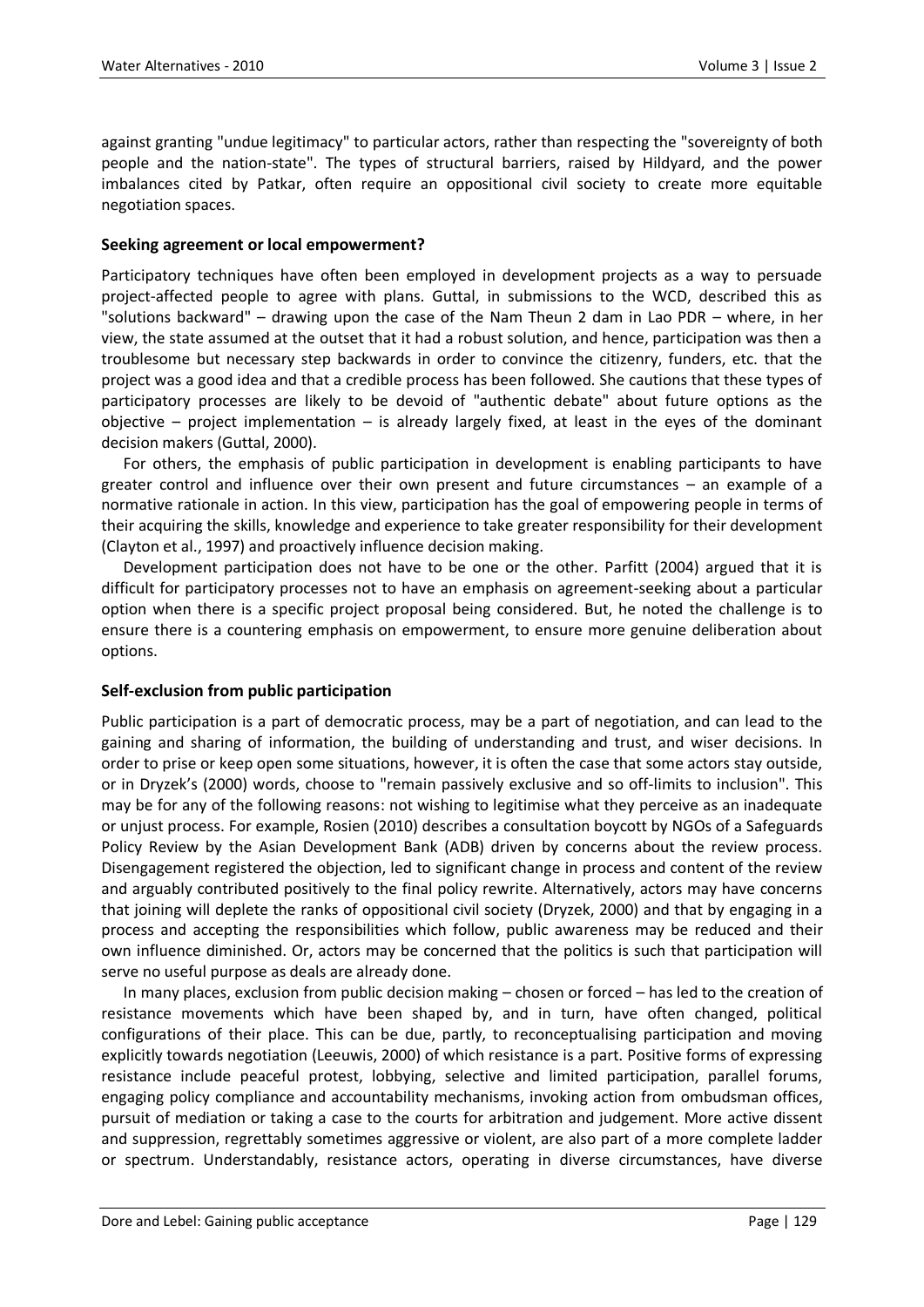operating strategies in order to influence – or at least navigate – safely through the politics of their situation. Withdrawing from negotiation can also be part of a strategy. All of this is GPA context.

#### **LESSONS FROM PRACTICE**

Several key lessons are emerging from past initiatives to gain public acceptance through participatory exercises. Differences in development and sustainability orientations are obvious in debates on dams and need to be explicitly considered and not glossed over. Politics and power are not eliminated by participation, and require much more attention than they receive. Ultimately, the accountability and legitimacy of state and non-state actors are crucial but complex as there are many sources from which to draw upon to build public trust.

#### **Development and sustainability**

The importance of differing beliefs and values about development and sustainability should not be underestimated. Understanding the range of views is critical to understanding the motivations of many actors in highly political decision making on dams and associated public/stakeholder participation. Major areas where differences are apparent include assessment of the merits of different energy options, the extent of perceived threats to ecosystems from dam development, attitudes to the substitutability of natural capital, the primacy given to coarsely measured economic growth, intergenerational equity, intrinsic rights of nature, aesthetics, and the rights to be afforded to entrenched cultural practices.

Actors in the politics of dams display a wide range of orientations. These include: where short-term financial reward is paramount in decision making; weak sustainability leanings where economic concerns still dominate, but with some priority given to ameliorating social and environmental impacts; and, where there is an acceptance of trade-offs with high priority given to each of economic, social and environmental issues and there is support for attempting a balanced approach. Some actors also prioritise ecosystems, arguing that it is essential to integrate ecological considerations into all social and economic planning. Others are more anthropocentric and privilege cultural values. The point is that these simplified orientation categories are substantively different and drive human behavior.

#### **Politics and power**

When reflecting on GPA it is also necessary to consider politics and power explicitly. Miller (1962) described politics as "a natural reflex of the divergences between members of a society... [where]... there is a variety of perpetual disagreements which arise from fundamental differences of condition, status, power, opinion, and aim". Given the just-discussed differences in development and sustainability orientations that dams are political is no surprise. What is important is how the politics plays out: fairly, unfairly, wisely or less so.

Power is an elusive concept but we favour the approach of Hay (1997) who thinks of power as being "about context-shaping, about the capacity of actors to redefine the parameters of what is socially, politically and economically possible for others". Having power is not the same as having legitimacy. Powerful vested interests often control states, agenda-setting, preference-shaping and decision making. Many decisions, which impact many publics, remain outside the sphere of public decision making.

There is a political and power context that pervades public participation and decision-making processes, which cannot be avoided and is integral to GPA. For example, the blurry nature of publicprivate partnerships in China's energy industry post-break up of the State Power Corporation (Dore et al., 2007), in the USA energy industry, and elsewhere with transnational water utilities – often make it difficult to discern whether public or private interests are receiving priority. Opaque hydropower concession and approval processes in many countries also come to mind. Critiques exploring such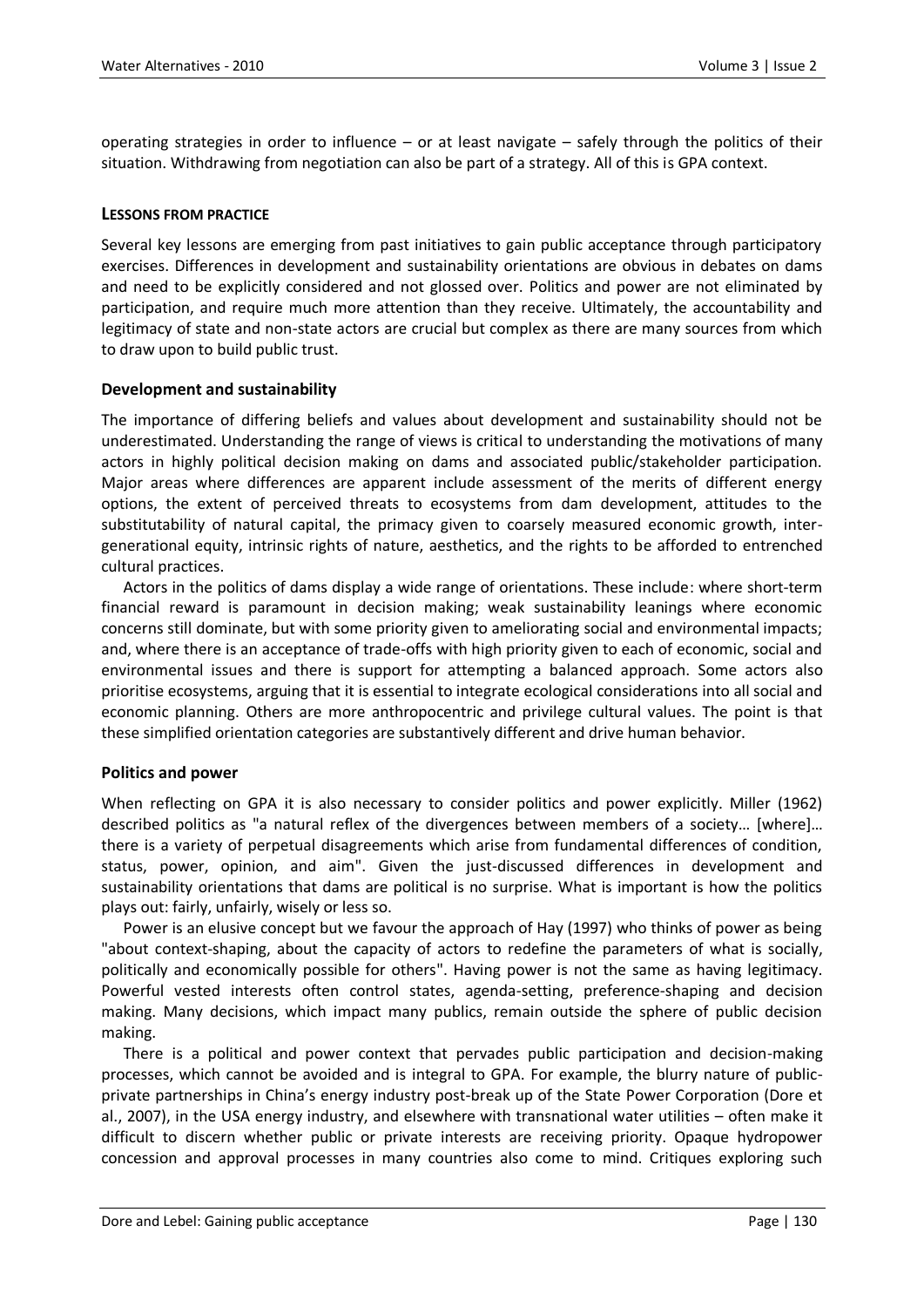sensitive issues are often unwelcome. Transparency and access to information are widely held as being desirable attributes of any good governance regime to ensure that politics and power are able to be scrutinised.

## **Accountability and legitimacy**

The previous discussion on politics and power brings us to accountability. In the frame should be decision makers, decision funders, decision finders (advisers, facilitators and negotiators), decision influencers, decision recipients – whether governments, bureaucrats, project-affected people, NGOs, developers, builders, financiers or general citizens.

Accountability is a broad concept which refers to the extent to which people are answerable for their own behaviour and actions. All actors in the politics of dams have at one time or another had their accountability questioned. Many are taking steps to improve their accountability mechanisms. For example, the Asian Development Bank established a new system to replace its reactive inspection panel mechanism (ADB, 2003), found wanting in the case of Samut Prakarn, a waste water treatment plant scandal in Thailand. The panel mechanism was replaced by an Office of the Special Project Facilitator which equates to a relatively weak ombudsman's office and a Compliance Review Panel. The first real test for the new institutional arrangement was not directly related to water infrastructure but dealing with conflict surrounding a transport development project in Sri Lanka. A problem is that often by the time the ombudsman is activated a project is well and truly committed and so the GPA context is already very difficult. In any event, these mechanisms were created in response to various criticisms, such as the following:

Large-scale dams tend to be implemented over decades but, typically, staff in government institutions, private companies, consultancies and banks may only work on one project for a few years or even a few months. Yet the contents and consequences of their reports and decisions may not show up until months or years later (Colchester, 2000).

Legitimacy is hard won, by any actor. For governments and their public sector (ministries, departments, etc) to obtain and retain legitimacy, they need to demonstrate good governance practice by, for example, clearly explaining and seeking feedback on their government and development agenda, and disclosing complete information, and allowing it to be independently contested. For many commentators, actor legitimacy is closely linked to whether they are formally accountable to, and represent stakeholders. Agents of the state have a formal constituency which they can usually claim to represent. Similarly, company executives are, or should be, accountable to shareholders they are entrusted to represent. This framing is, however, often used to deny bestowing legitimacy on other actors who do not claim to represent others, whose status as a stakeholder may be contested, but who have much to offer in improving the quality of, and ownership in, public decisions. Civil society groups are often challenged in this way. The concept of responsibility offers a way forward through any impasse. In the context of advocacy-oriented transnational NGOs, it has been suggested that:

Political responsibility is a commitment to embrace not only goals in a campaign but to conduct the campaign with democratic principles foremost in the process. Political responsibility is a normative concept that differs slightly from accountability in that accountability has formal obligations embedded within its definition (Jordan and Van Tuijl, 2000).

The NGO Focus on the Global South (FOCUS) is an illustrative example. FOCUS is neither bound nor empowered by an external mandate. For that matter, neither was the WCD. In the absence of a formal legitimising mechanism such as membership endorsement, they have to be clear about the interests they support. FOCUS's commitment to addressing the marginalisation of large numbers of people throughout the South has defined their constituency; however, they do not claim to represent these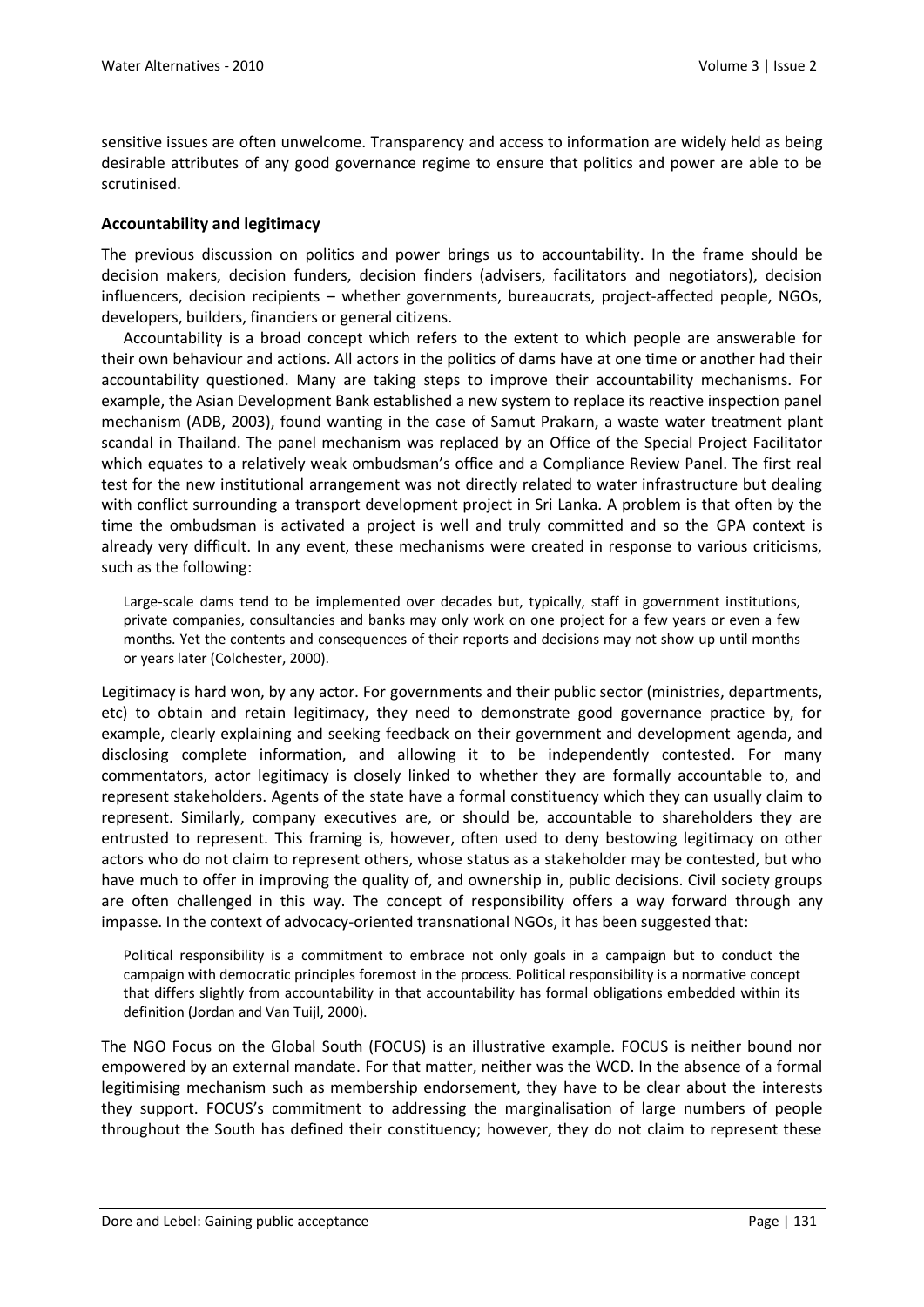diverse peoples, as they recognise they have no such mandate. A formal accountability mechanism to a constituency, however, is not essential to legitimacy if the following argument is accepted:

… the right to speak claimed by NGOs is not necessarily derived from a strict or formal notion of direct representation of particular group interests but rather from a commitment to a set of values and insights which form the basis for an analysis of particular situations and a strategy to act on that analysis… there would be no inherent contradiction for an NGO to make submissions and arguments relating to a proposed big dam even when no local group shares those views – the arguments should be taken up in public debate and dealt with on their own merits… (Greeff, 2000).

Ultimately, public legitimacy of the wide range of state or non-state actors is based on the establishment and maintenance of public trust via transparency, accountability, responsible behaviour and competence.

#### **EXPANDED JUSTICE PRINCIPLES**

The WCD's GPA is largely about issues of *procedural justice* and proposes process-related principles. But GPA should also encompass *distributional justice* and outcome-related principles. In figure 2 we put forward an expanded view of GPA.

Figure 2. Justice principles for gaining public acceptance.



Source: Procedural principles from WCD 2000, distributional principles proposed by authors.

# **Procedural justice**

#### *Inclusion of stakeholders in decision making*

The principle of inclusion is intended to foster the protection of the rights of affected people and make them net beneficiaries rather than just bearers of social or environmental costs. Consistent with human rights norms established in existing international agreements, the WCD Report proposes an approach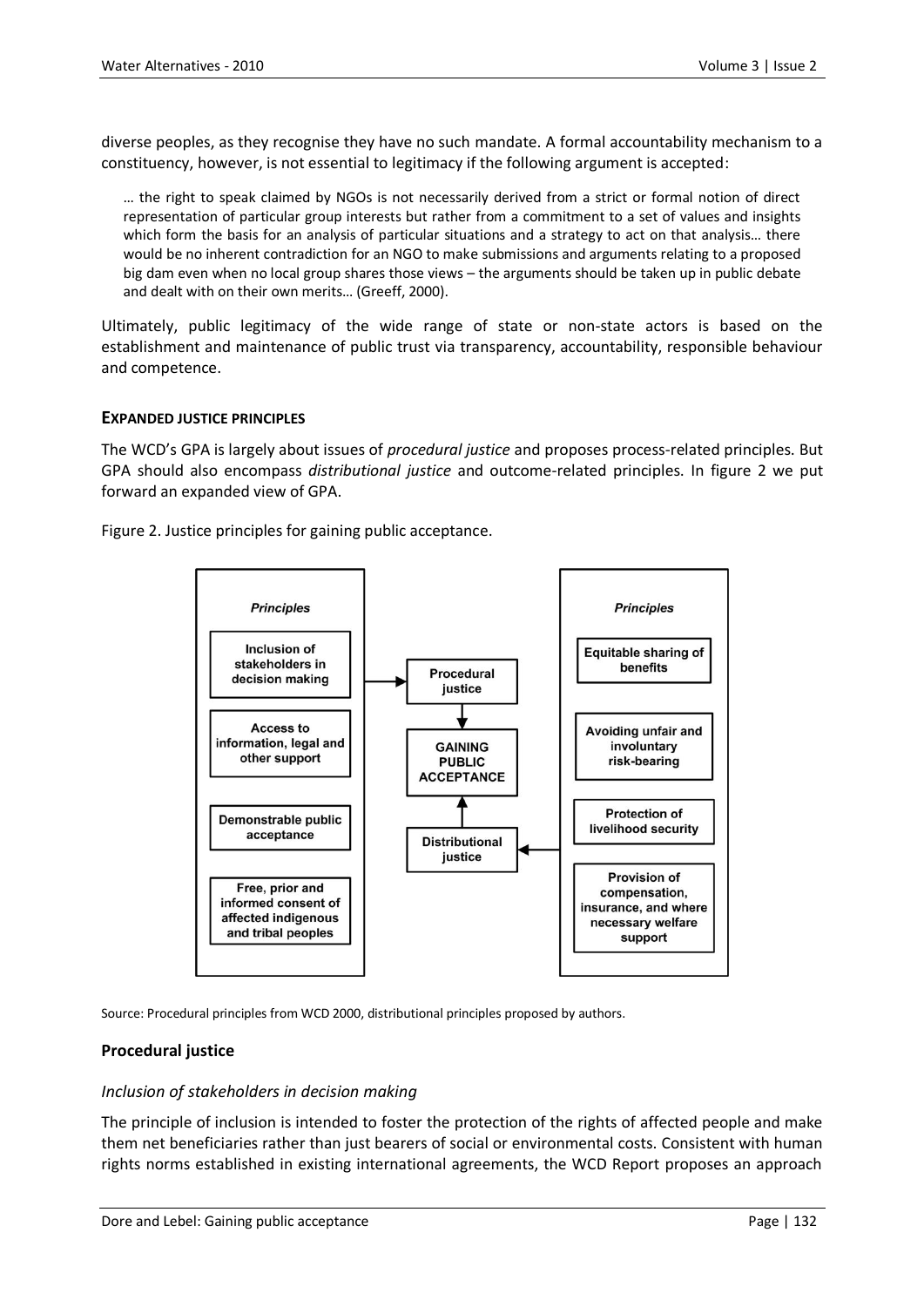to GPA based on the recognition of *rights* and assessment of *risks*. Those with rights or bearing risks are considered stakeholders and should be included, or have their interests genuinely represented and considered, in decision making. These include rights to: self-determination; consultation in matters that affect their own or other peoples' lives; democratic representation of peoples' views on such matters; remedy or compensation; an adequate standard of living; freedom from arbitrary deprivation of property; freedom from violence; freedom of thought, conscience and religion; and freedom of opinion and expression (WCD, 2000).

## *Access to information, legal and other support*

Access to information, legal and other support is crucial. It is recognised that affected groups have often been disadvantaged and unable to access relevant information or other support to enable informed participation and exercise their rights. For example, some groups have been unaware of the extent of their customary and constitutional rights (Goodland, 2004). Questions of credibility of information and knowledge also arise (Cash et al., 2003). For example, in the case of EIA, studies have been directly commissioned by project proponents without really engaging many other affected and interested parties. Moreover, there is a difference between making information accessible and then ensuring that this can become shared knowledge and understanding, even if not agreement. Those from different cultures, comfortable in different languages, have often been placed at a disadvantage.

The WCD was not alone in pushing for increased access. For example, this issue was prominent in the *Rio Declaration on Environment and Development*, emanating from the UN conference in Rio de Janeiro: "Principle 10. States shall facilitate and encourage public access to information, awareness of environment and development issues and participation in decision-making by making information widely available. Access to judicial redress and remedy shall also be provided (UN, 1993)".

There have been many countries that have embraced Principle 10, but many more that have not. The Aarhus Convention is a particularly notable, positive example which aims to implement access principles:

The Aarhus Convention is an environmental treaty that turns the 1992 Rio Declaration's vague commitments to the principles of access into specific legal obligations… The Convention not only recognizes the basic right of every person of present and future generations to a healthy environment but also specifies how the authorities at all levels will provide fair and transparent decision-making processes, access to information, and access to redress (UNDP et al., 2003).

#### *Demonstrable public acceptance*

The WCD (2000) argued that negotiations should result in "demonstrable public acceptance of binding formal agreements…" achieved via "an open and transparent process". For the WCD, a negotiated agreement presupposes a decision-making process that arrived at a consensus: "All stakeholder forum members should share a genuine desire to find an equitable solution and agree to be bound by the consensus reached".

The discourse surrounding WCD often conflates consensus and negotiated agreement. These are not the same. What matters is the outcome of negotiations, the details of any agreement and whether this agreement has sufficient or demonstrable public acceptance. The WCD sought consensus, at least between the commissioners, driven by a common view that "without consensus, a commission will be seen to have reproduced divisions among stakeholders, rather than transcending them" (Dubash et al., 2001). If it is accepted that consensus is by definition "unanimous agreement not just on a course of action, *but also on the reasons for it*" (Dryzek, 2000) then this is a misrepresentation of consensus. Dryzek (2000) contends that: "In a pluralistic world consensus is unattainable, unnecessary and undesirable. More feasible and attractive are workable agreements in which participants agree on a course of action, but for different reasons". Following this logic, failure to reach a consensus should not be seen as failure. Although the ideal of a consensus is sought, a negotiated outcome in a complex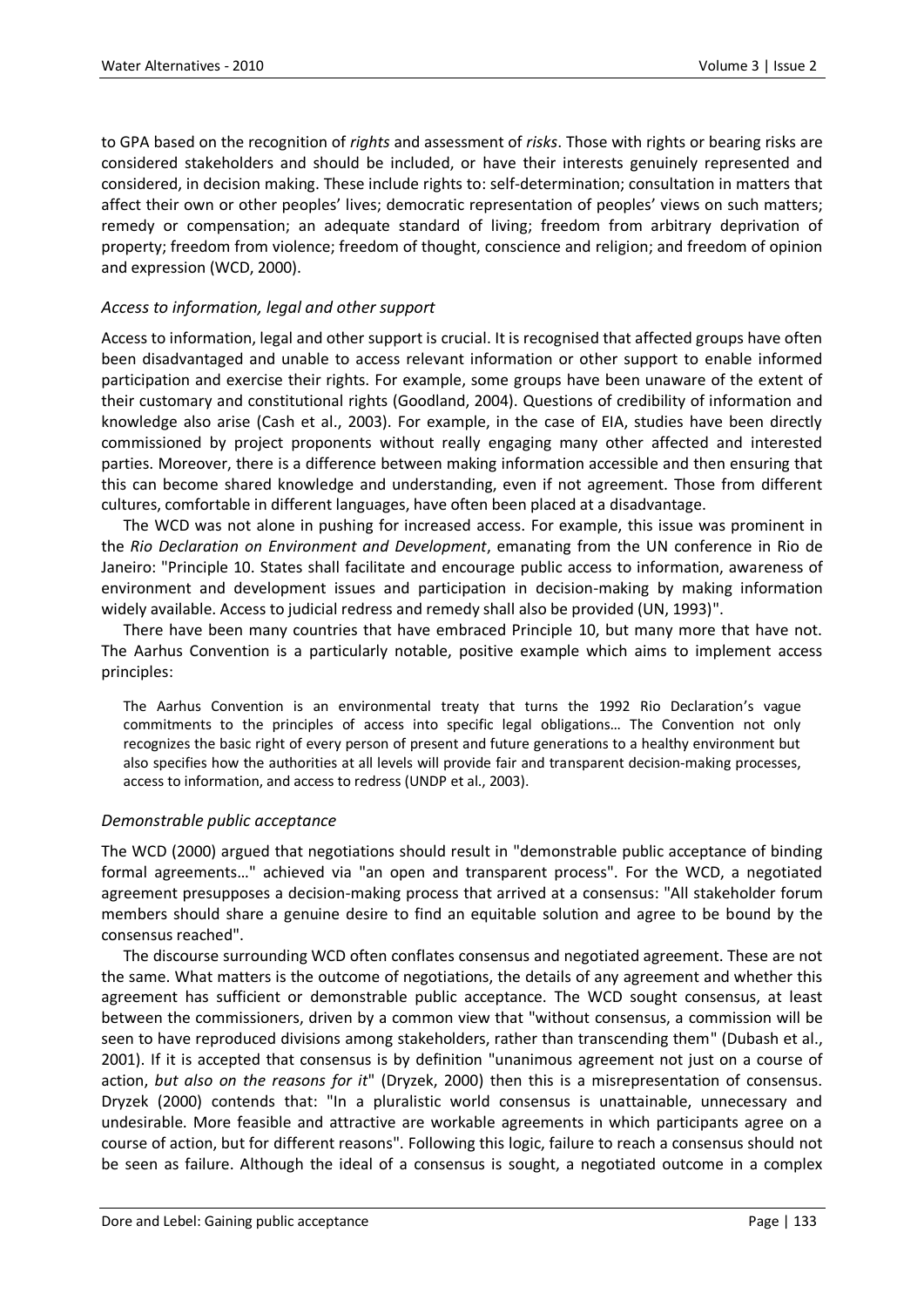situation implies compromise, and will not reflect total consensus. Too great a focus on consensusseeking can have undesirable effects, such as difficult issues being ignored in order to manufacture a pseudo-consensus.

# *Free, prior and informed consent by indigenous and tribal peoples*

The principle of *free, prior and informed consent* (FPIC) is being increasingly reflected in contemporary international agreements, if not law, which explicitly recognises indigenous peoples' rights to participate in decision making and to give or withhold their consent to activities affecting their land, territories, resources or their bundle of general rights. The principle of FPIC holds that consent must be freely given, obtained prior to implementation of activities and be founded upon an understanding of the full range of issues implicated by the activity or decision in question (MacKay, 2004). In MacKay's view, articulated in a briefing note for the World Bank's extractive industries review, but applicable also to the water and energy resources development debate:

Decisions about when, where and how to exploit natural resources are normally justified in the national interest, which is generally interpreted as the interest of the majority. The result is that the rights and interests of unrepresented groups, such as indigenous peoples and others, will often be subordinated to the majority interest: conflict often ensues and the rights of indigenous peoples are often disregarded (MacKay, 2004).

While the measured support by WCD for FPIC was significant, it was also controversial:

WCD has restricted its attention only to the groups which are adversely affected by a dam. It has failed to appreciate that there are much larger sections of society for whom the dam and the water supply flowing from the dam are nothing short of a life line… WCD's obsessive concern for preserving the rights of affected local peoples makes it distrust the entire public set up, even the legal framework of the country to which these people belong (Mr Gopalakrishnan, from the Central Water Commission of the Government of India, WCD Forum member, February 2001, quoted in Dubash et al., 2001)

Bird (2002) – himself, a former member of the WCD secretariat – has commented that recognition of the special rights of indigenous peoples was not intended by the WCD commissioners to bestow a veto right to individuals or groups and that the WCD's position was that the state should still have the final say. This may have been the majority view of the WCD commissioners, but it is not the view of many FPIC supporters, who do not have confidence in either the willingness or ability of state representatives to take adequate account of indigenous peoples' priorities and concerns.

Use of the term GPA and its final drafting into the WCD Report represented a compromise by the commissioners and a restriction of the FPIC principle. There was extensive lobbying for FPIC to be even more concretely embedded (Dubash et al., 2001). Inevitably, differences of opinion remain about this and other elements of the GPA strategic priority. It is unlikely there will ever be consensus to operationalise FPIC across the board. It remains a controversial element of GPA, as it was during the WCD learning and report preparation period. Claims of *ancestral domain* (i.e. seeking to establish or privilege indigenous peoples' rights) continue to usually remain subordinate to government claims of *eminent domain* (i.e. the right of a government to appropriate private property for public use, usually with compensation to the owner). Understandably, governments invoke eminent domain to justify making decisions on behalf of their citizens. This is not incompatible with recognising indigenous rights, but it is incompatible with committing to always privilege the local or indigenous over the national.

#### **Distributional justice**

If a decision-making process is seen to be fair, then people may be willing to accept a future scenario that is sub-optimal to their own interests. Promises are, however, sometimes not kept and things do not always unfold as expected. In large and complex water infrastructure projects, impacts are often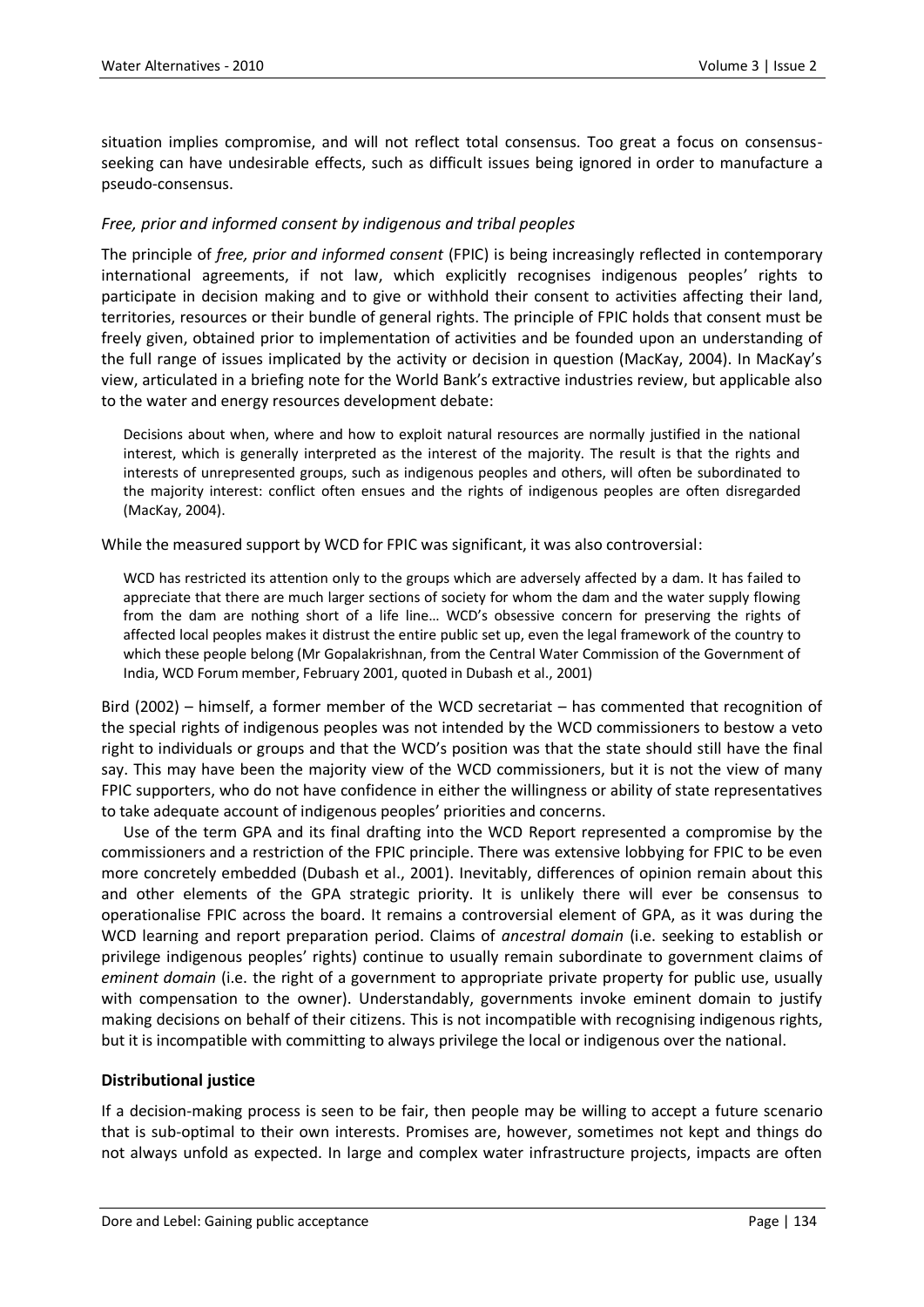not well understood or anticipated. With climate change, aggregate changes in land use in a basin, shifts in economic structures, and uncertainties with respect to benefits, risks and livelihood security may be increased further. Acceptance of decisions by the public can be lost without adherence to additional principles related to *actual outcomes* or distributive justice.

# *Equitable sharing of benefits*

Large water infrastructure projects are built because they promise a stream of benefits, for example, securing water supply for rapidly growing industry and urban areas, helping store water for irrigating agriculture during seasonally dry periods, or diverting and controlling monsoonal flood waters, and producing electricity. Projects also provide employment opportunities during construction and, to a lesser extent, during operation. During construction, concessions for timber logging can be lucrative – who gets them? This principle argues that these benefits should be shared equitably rather than being captured by a small subset of stakeholders. If, for example, the water captured, and electricity produced, are for use in a distant location then these resources themselves or some of the taxes and fees should go to more local uses as well. The principle should apply both within and across borders (see Varghese, 1997).

Lack of perceived fairness in the distribution of benefits can make finding a procedural solution to conflicting interests and values over projects very difficult. Examples abound, such as that analysed by Muradian et al. (2003) who recount the case of an ecological distribution conflict between a Canadian transnational mining company and a rural population in Peru.

Although this principle of equitable sharing of benefits overlaps with the WCD strategic priority on recognising entitlements and sharing benefits, it should be considered a component of GPA. Successful implementation of benefit-sharing mechanisms, including innovations as revenue distribution oversight committees, is difficult but not impossible. Slack (2004) remains optimistic about the potential after reviewing experiences in Ecuador, Peru and Bolivia. In recent years benefit-sharing has become a prominent part of the dams' discourse, invoked by a range of actors, from multilateral development banks, governments, and local and international NGOs (for example, see: Sadoff and Grey, 2005; DDP, 2007).

# *Avoiding unfair and involuntary risk-bearing*

Regarding risk, the WCD insisted on clearly distinguishing between voluntary risk-takers (e.g. private companies) and involuntary risk-bearers (e.g. displaced people) (WCD, 2000). The WCD noted that conventional practice has been to restrict risk assessment to that being borne by developers, investors and states in terms of threats to expected (or hoped for) returns on investments. Generally, these actors are voluntary risk-takers, although it is recognised that some states involuntarily shoulder more risk than they would prefer, as a forced condition of external financing. A significant step by WCD was to push for risk- assessment to be extended to include the wider involuntary risk-bearing group upon whom risks have been imposed. Risks for this latter group may include threats to livelihoods and wellbeing for myriad reasons.

The involuntary risks people are exposed to when a dam is constructed may be catastrophic, relating to dam failure and associated flooding, or operating errors as in the case of Vietnam's Yali Falls dam (Hirsch and Wyatt, 2004), none of which were foreseen or included in the planning, design and management regime established for that hydropower facility. For many communities and ecosystems downstream of dams, substantial flow fluctuations become normal as its generation is linked to delivery schedules that focus on supplying high-value power at times of peak demand. Also common are seasonal flow changes and reduced sediment delivery that affect flood-plain replenishment, wetland productivity, water-borne diseases, bank and bed erosion, flooding and nutrient supplies to ocean fisheries. Projects must make information on these risks available to all and do as much as possible to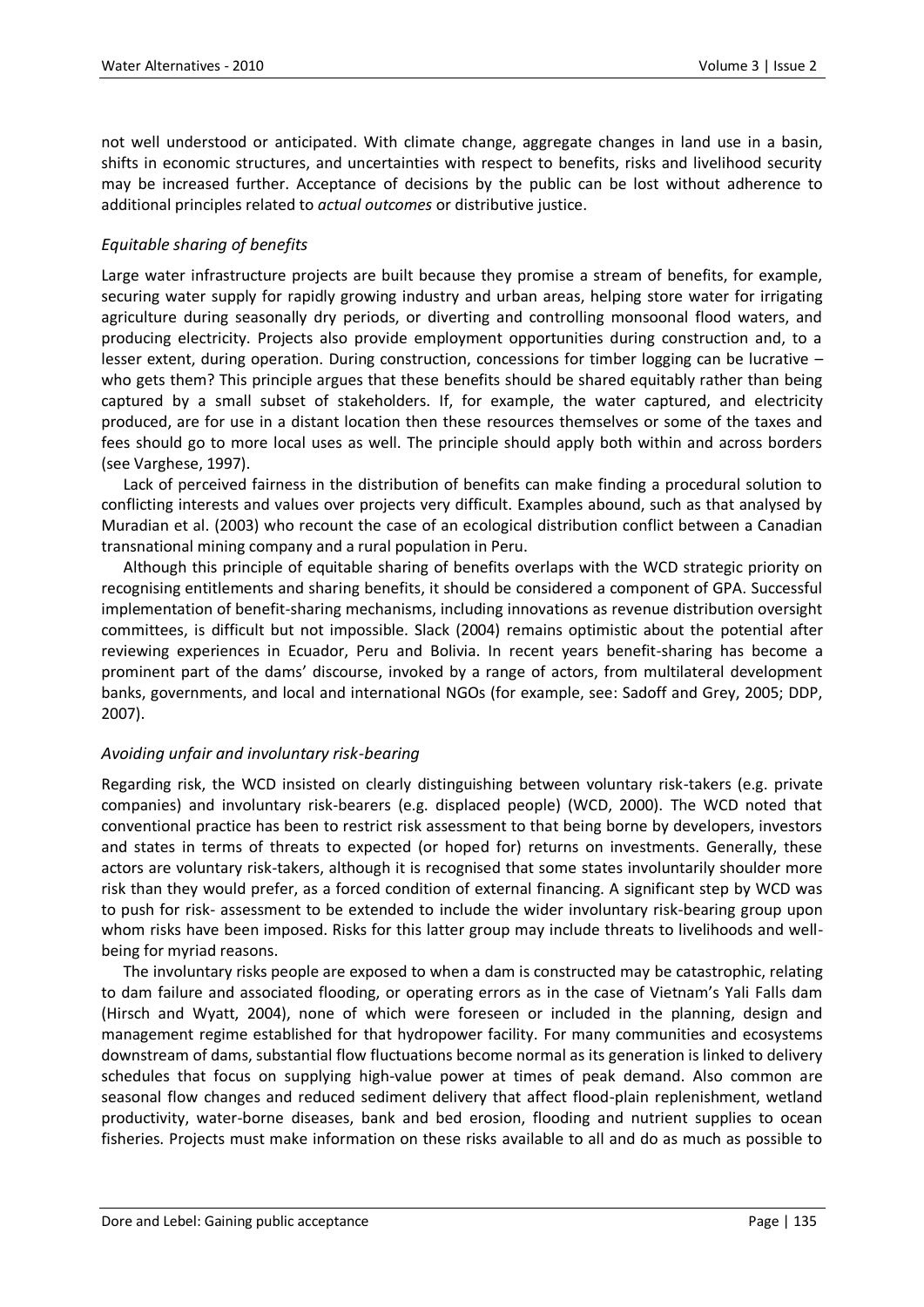ensure that they avoid unfair and involuntary risk-bearing with likely negative consequences, especially to the poor and vulnerable.

As noted above, risks may be transferred to ecosystems. Values attached to these vary greatly, depending on perspectives. There is no single set of universal green values (Hunold and Dryzek, 2002), however, where interests in conservation or recognition of livelihood dependence is high, even if the values attached are diverse, and ecosystem impact considerations also often become an important factor in gaining and maintaining public acceptance.

## *Protection of livelihood security*

It is acknowledged that large infrastructure projects invariably, through changes in land use, water flows and the creation of new job opportunities, alter the context within which livelihoods are conducted, the entitlements on which the poor rely, and the diversity of livelihood options that they can take advantage of. The changes wrought by a project should not, however, be allowed to undermine livelihood security (for a discussion of the concept, see Chambers and Conway, 1991; Scoones, 1998). At a bare minimum, livelihood security implies that a population has secure and continuous access to the natural resources, ecosystem and other services required to maintain a living.

Those whose livelihood security is diminished as a consequence of a policy or project should be prioritised when it comes to taking advantage of the new opportunities emerging as a consequence of the project. Differences in culture, skills, capacities and social discrimination mean that protecting the livelihood security of project-affected people is far from straightforward and often requires substantial expenditure in education, training and enterprise development.

In cases where it is hard to uphold the previous three principles of distributive justice, there should be some kind of a safety net made available. Compensation for lost livelihoods, property and benefit streams may have to be transferred from the newly created winners to the losers. Insurances and welfare support may also be necessary, and just. The DDP follow-up to WCD did some work on this topic but more needs to be done.

#### **ASPIRATIONS FOR IMPROVED GOVERNANCE AND GPA**

The previous examination of public participation, distillation of lessons and expansion of justice principles lead us to this section that focuses on aspirations for improved governance and GPA.

#### **State actors, institutions and drivers**

An ideal state-society complex is conducive to just and effective GPA (figure 3) where there is a high level of public trust between state authorities and the people they govern. Transparency, accountability and competency are all attributes which contribute to trust-building and enhance the legitimacy of authorities.

Institutions have a clear role to play. Critical rule-based foundations, relevant to GPA, are institutions such as constitutions, courts, and laws related to a huge range of issues from public safety through to media ownership and operation, international agreements, independent auditors, minimum standards, and so on. In all functioning states, there is a raft of government and bureaucratic organisations involved in policy creation, administration and implementation of the state-society agenda. The better this is functioning, the more likely that public acceptance will be gained for public decisions. For water and water-related energy projects, this invariably involves an array of state organisations with responsibilities for construction, operation, energy, irrigation, impact assessment, monitoring, etc.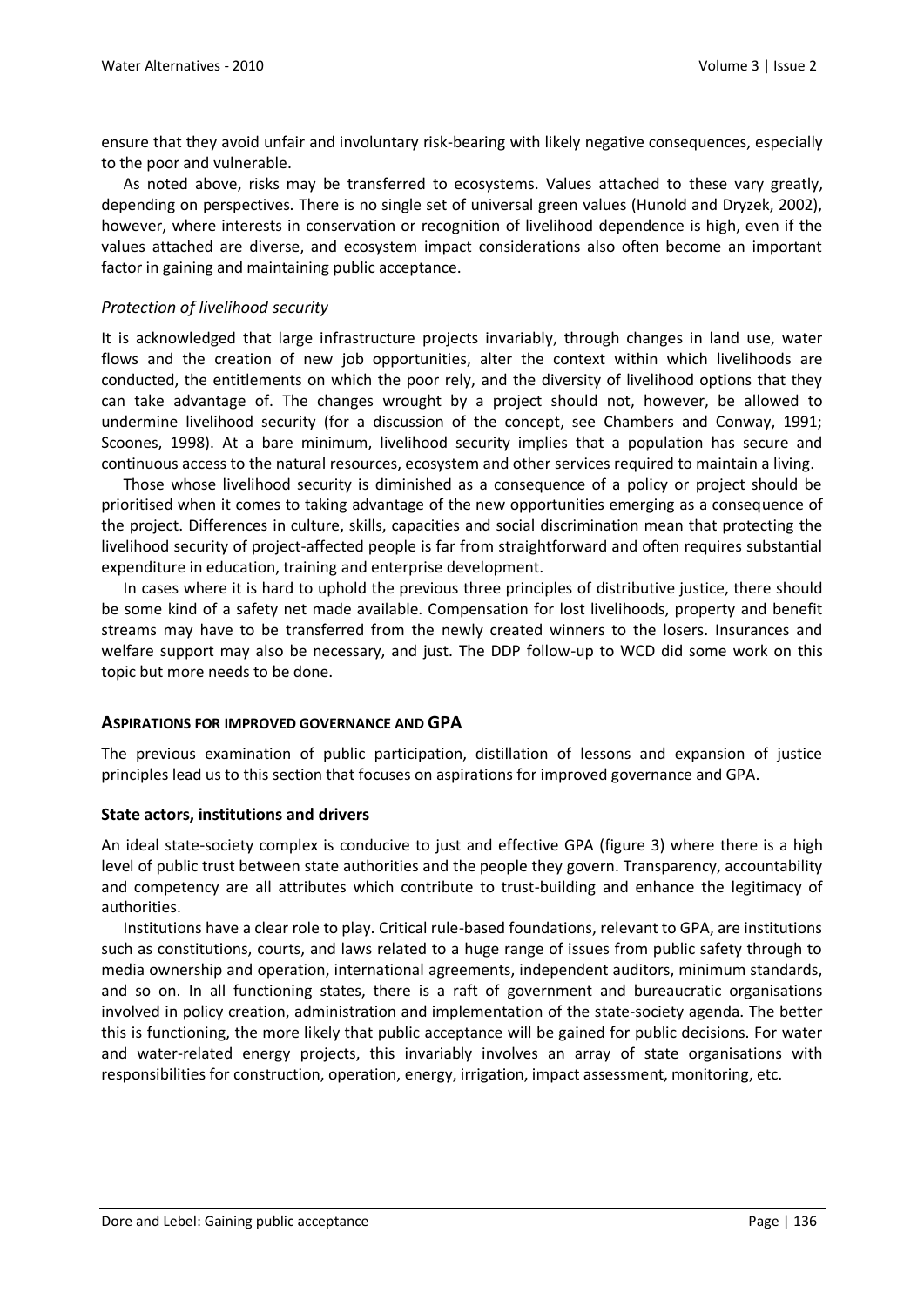Figure 3. Ideal state-society elements conducive to GPA.



It is important to acknowledge the driving forces behind the attainment of the 'gold standards'. Our argument, encapsulated in figure 3 is underpinned by the assumption that for governments and their associated bureaucracy to fulfil their potential requires them to be proactive, guided by leaders with a sense of justice and fairness. Linked and complementary to this is a proactive civil society that is willing to constructively engage and negotiate with state representatives. This complementarity can be further enhanced by insights that emerge from constructive engagement.

# **Multi-stakeholder platforms**

The WCD was a Multi-Stakeholder Platform (MSP). MSPs are an approach for constructive engagement and learning about complex problems where facts and values may be in dispute. MSPs are just a part of governance in which different stakeholders are identified, and usually through representatives, invited and assisted to interact in a deliberative forum that focuses on sharing knowledge and perspectives, generating and examining options, and informing and shaping negotiations and decisions (Röling, 2002; Warner, 2007; Dore, 2010). In the decade since WCD, there have been many more creative MSPs not only in the water resources domain but also in other sectors. Examples are the Millennium Ecosystem Assessment and the Comprehensive Assessment of Water Management in Agriculture on the international level. At the national level, we have seen initiatives such as the civil-society-led dialogue on river-linking schemes in India, the WCD follow-up processes in Nepal and Africa, and the consensusbuilding process on the Everglades in South Florida. We can learn from the successes, difficulties and failures of such processes.

MSPs can add value by the quality of their deliberation and discursive processes if they are inclusive, information-rich and flexibly operated, and actively promoting analysis of different views. In this ideal type, participants are open to changing their opinions through persuasion, but are not pressured or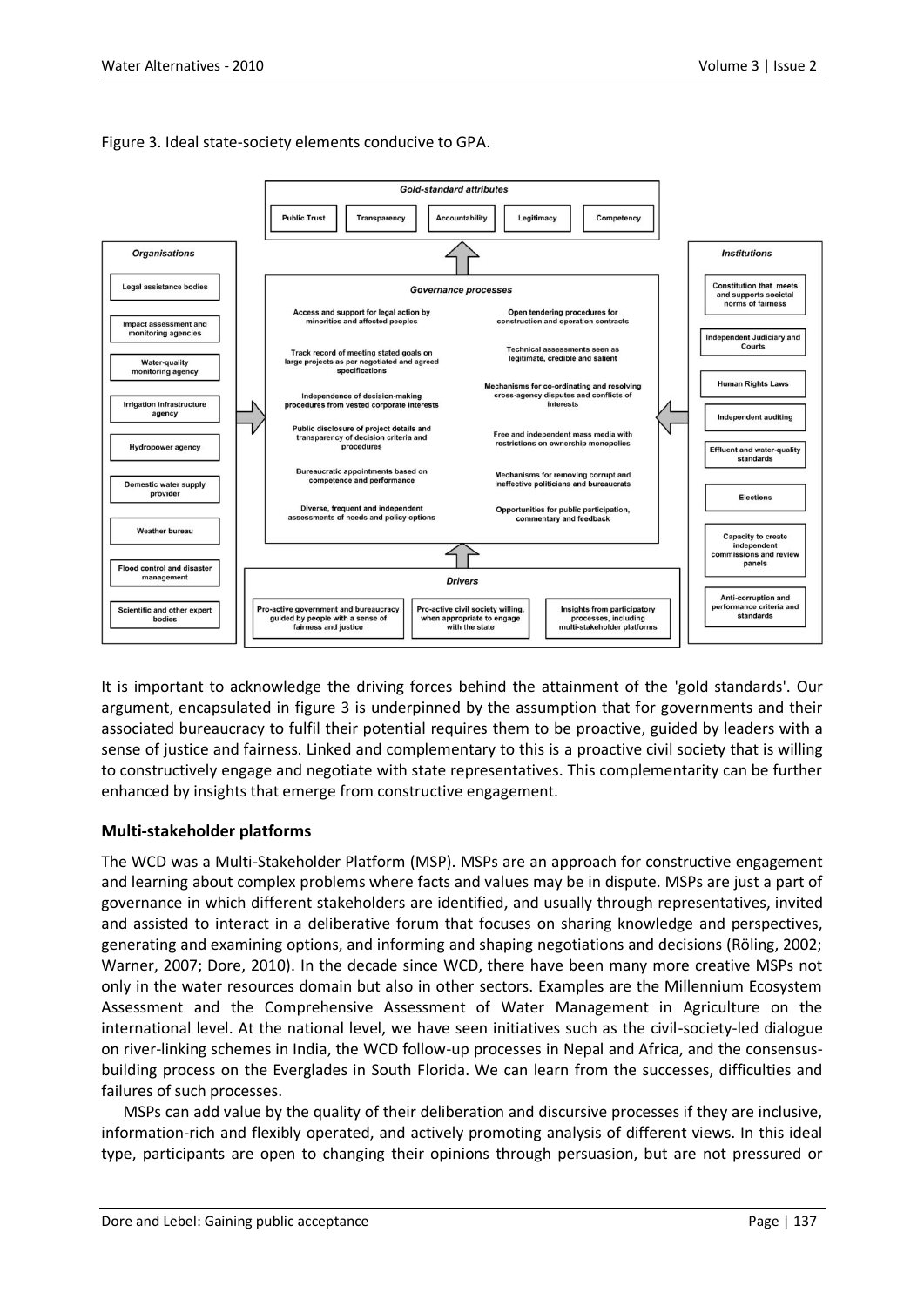coerced into a manufactured consensus, manipulated or in various ways deceived. Such platforms would also be characterised by respect, sharing of information and allowing all actors the freedom to participate and capably communicate their views (Dryzek, 2000).

A recent study of water-related negotiation (Dore et al.; 2010) provided the following key messages:

- Setting up an MSP requires good design and process led by credible and competent convenors.
- High-quality process, enabling effective deliberation, increases the legitimacy of MSPs.
- Practical steps for organising an MSP must keep in mind the final goal of producing workable recommendations for forward action.
- MSPs help deliberation to become routine, enabling complex water issues to be more rigorously examined in better informed negotiations.

We see MSPs as having an important role to play in GPA, but MSPs are seen by some as disrespectful of, and at times subversive to, existing public decision-making structures. Both WCD and other MSPs – particularly processes led by civil society – have been accused of being undemocratic, and too empowering of interest groups with policy positions which may differ from dominant policy positions within state governments or parts of their associated bureaucracies. Advocates claim the opposite, that in fact these types of processes are complementary to formal state decision-making processes and deepen democracy. To overcome some of these tensions, the relationship between MSPs and wider issues of democratic governance need to be more adequately addressed if MSPs are to create and maintain wide credibility.

## **CONCLUSION**

It is no surprise that differences of opinion remain in the debate on large dams. As Klaus Töpfer, UNEP's former Executive Director, stated "we should not be so naïve as to expect all divisions will be washed away" (DDP, 2003) by any single commission or its follow-up. Key issues remain, and ways forward continue to be sought. Given the complexity surrounding the WCD subject matter, we clearly see the need for pluralism as society experiments with, and sometimes learns, better ways to communicate with mutual respect, shared knowledge, and negotiating key decisions.

The discussion in this paper has focused on GPA issues, distilling lessons from public participation, and proposing both justice principles and ideal state-society elements conductive to GPA. But, of course, there must still be outcome targets to ensure the 'gold standards' do not lose sight of their purpose. Using the case of the Traveston Crossing dam in Australia, Wasimi (2010) has used the three lenses of economic development, social equity and environmental sustainability to analyse a proposed large dam project in rural Queensland. Using the WCD and DDP guidance as a point of departure, Wasimi examines the contested facts and values surrounding the project that are similarly contested in countless other places around the world. He observed how semi-structured multi-stakeholder engagement has enabled the clearer articulation of very different perspectives and the overall quality of constructive engagement to be lifted. This may be more democratic and potentially just, but it is still a difficult GPA road.

In conclusion, with constructive intent, the following ideas are offered as examples of the actions required to move forward with GPA. First, recognise that there is no single correct way for GPA and, therefore, encourage further experimentation and learning with governance processes, such as MSPs. Openness, transparency and fairness are best achieved through multiple avenues, by creating multiple arenas for dialogue and debate and channels for public input on decision making. However, it must also be recognised that the capacity and experience of personnel in all sectors is limited, and it is therefore essential in many places to build the capacity of both state and non-state actors to co-design, use, fund, participate in, and monitor MSP inputs to, aid decision making.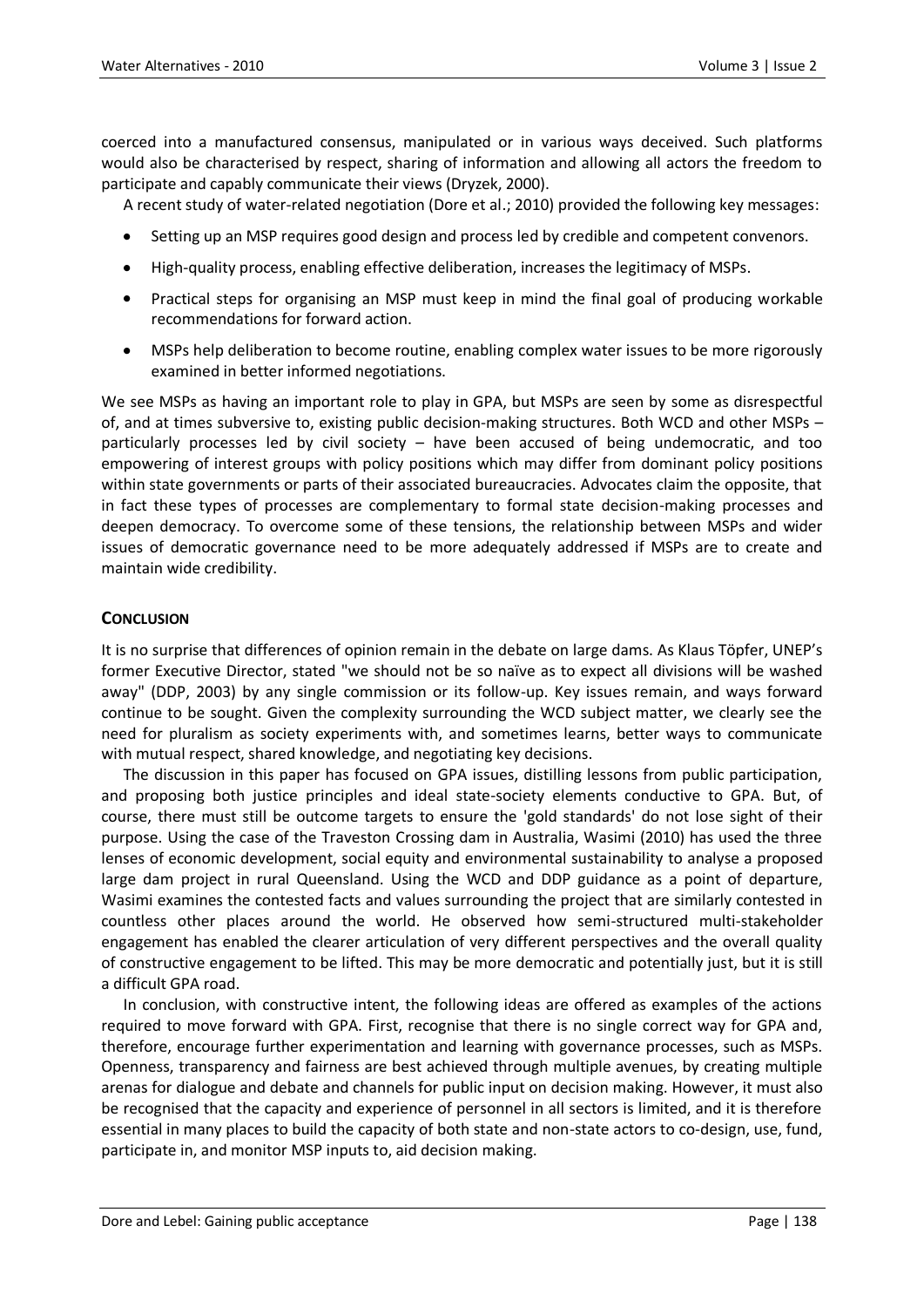Second, we need to dispel the myth that public participation is wasteful of resources by highlighting the rights to participation, and demonstrating the value of genuine public participation to affected peoples, the general citizenry, investors, credit providers, and state agencies. This requires more sharing of GPA experiences from fields other than large-scale water and water-related energy policy, planning and projects.

Third, we need to create incentives for effective partnerships to be reproduced, by praising and rewarding state agencies and other actors that effectively use process-based and distributive justice principles when consulting the public.

Finally, we suggest effort be made to deconstruct the assumption (by some) that know-how about processes of governance, including for GPA, is centred in so-called mature economies and, therefore, encourage more openness to learning lessons of good practice from developing countries.

#### **DISCLAIMER**

The views expressed in this article do not necessarily reflect the views of the Australian Agency for International Development (AusAID) or those of the Australian Government.

#### **ACKNOWLEDGEMENT**

John Dore wishes to acknowledge the support of Australian National University. Both authors acknowledge the cooperation received in the shaping of this work from the M-POWER water governance network, and financial support from the CGIAR Challenge Program on Water and Food, International Fund for Agricultural Development (IFAD), European Commission and the UNEP Dams and Development Project

#### **REFERENCES**

ADB (Asian Development Bank). 2003. Review of the inspection function: Establishment of a new ADB accountability mechanism. Manila: Asian Development Bank.

Arnstein, S.R. 1969. A ladder of citizen participation. *Journal of American Institute of Planners* 35(4): 216-224.

- Bandyophadhyay, J. 2002. A critical look at the report of the World Commission on Dams in the context of the debate on large dams on the Himalayan rivers. *International Journal of Water Resources Development* 18(1): 127-145.
- Bird, J. 2002. Nine months after the launch of the World Commission on Dams report. *International Journal of Water Resources Development* 18(1): 111-126.

Bradlow, D.D. 2001. The World Commission on Dams' contribution to the broader debate on development decision-making. *American University International Law Review* 16(6): 1531-1572.

- Brinkerhoff, J.M. 2002. Global public policy, partnership, and the case of the World Commission on Dams. *Public Administration Review* 62(3): 324-336.
- Cash, D.; Clark, W.; Alcock, F.; Dickson, N.; Eckley, N.; Guston, D. and Jager, J. 2003. Knowledge systems for sustainable development. *Proceedings of the National Academy of Sciences* 100(14): 8086-8091.
- Chambers, R. and Conway, G. 1991. *Sustainable rural livelihoods: Practical concepts for the 21st century.* IDS Discussion Paper No. 296. Brighton, UK: Institute of Development Studies, University of Sussex.
- Clayton, A.; Oakley, P. and Pratt, B. 1997. *Empowering people – A guide to participation*. New York, USA: United Nations Development Programme (UNDP).
- Colchester, M. 2000. *Dams, indigenous peoples and ethnic minorities*. WCD Thematic Review, Social Issues I.2. Cape Town: World Commission on Dams.
- Cooke, B. and Kothari, U. (Eds). 2001. *Participation: The new tyranny?* London, UK: Zed Books.
- DDP (Dams and Development Project). 2007. *Dams and development: Relevant practices for improved decisionmaking.* Nairobi, Kenya: United Nations Environment Programme (UNEP).
- DDP. 2005. Gaining public acceptance. In *DDP Workshop Proceedings.* 5 October 2005. Nairobi, Kenya: UNEP.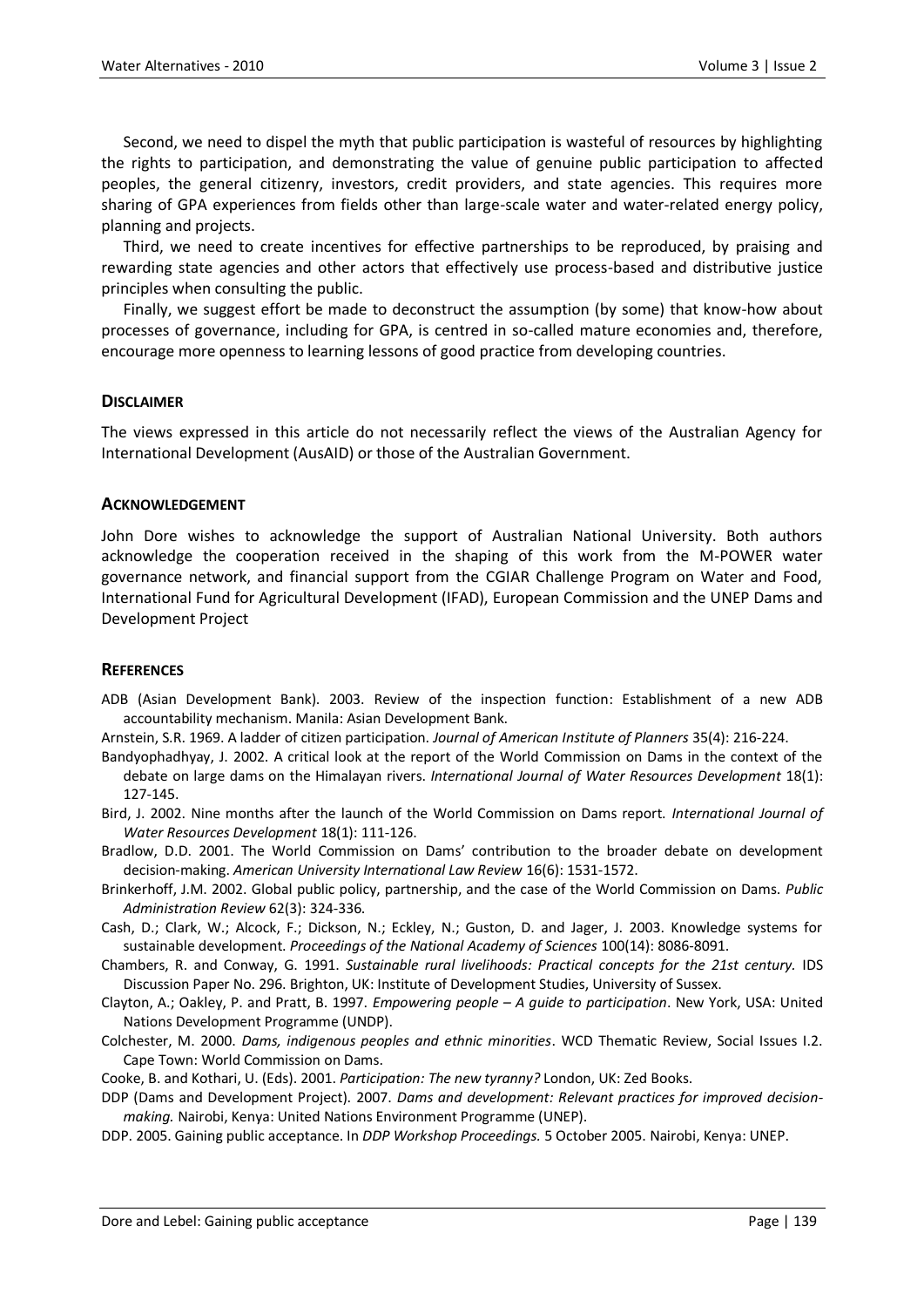- DDP. 2003. Message from UNEP Executive Director. In *Interim report covering period from November 2001 to March 2003.* Nairobi: UNEP Dams and Development Project.
- Dore, J.; Robinson, J. and Smith, M. (Eds). 2010. *Negotiate: Reaching agreements over water*. Gland, Switzerland: International Union for Conservation of Nature (IUCN).
- Dore, J. 2010. Multi-stakeholder platforms. In Dore, J.; Robinson, J. and Smith, M. (Eds). 2010. *Negotiate: Reaching agreements over water*, pp. 37-57. Gland, Switzerland: International Union for Conservation of Nature (IUCN).
- Dore, J.; Xiaogang, Y. and Li K.Y. 2007. China's energy industry reforms and Yunnan hydropower expansion. In Lebel, L.; Dore, J.; Daniel, R. and Koma, Y.S. (Eds), *Democratising water governance in the Mekong region*, pp. 55-92. Chiang Mai: Mekong Press.
- Dryzek, J.S. 2000. *Deliberative democracy and beyond: Liberals, critics, contestations*. Oxford Political Theory. Oxford: Oxford University Press.
- Dubash, N.K.; Dupar, M.; Kothari, S. and Lissu, T. 2001. *A watershed in global governance? An independent assessment of the World Commission on Dams*. Washington, DC: World Resources Institute, Lokayan and Lawyer's Environmental Action Team.
- Fujikura, R. and Nakayama, M. 2009. Lessons learned from the World Commission on Dams. *International Environmental Agreements: Politics, Law and Economics* 9(2): 173-190.
- Fujikura, R. and Nakayama, M. 2002. Study on feasibility of the WCD guidelines as an operational instrument. *International Journal of Water Resources Development* 2(2002): 301-314.
- Goodland, R. 2004. Roundtable comments on 'prior informed consent' and the World Bank Group. In *Proceedings of Prior Informed Consent Conference* convened by American University, Centre for International Environmental Law, and Washington College of Law. Washington, DC, 2 March 2004.
- Greeff, L. 2000. Comments submitted January 2000 responding to December 1999 draft version of participation, negotiation and conflict management in large dams projects. In *Thematic Review* V.5, pp. 67-78. Cape Town: World Commission on Dams.
- Guttal, S. 2000. Comments submitted February 2000 responding to December 1999 draft version of participation, negotiation and conflict management in large dams projects. In *Thematic Review* V.5, pp. 66-67. Cape Town: World Commission on Dams.
- Hay, C. 1997. Divided by a common language: Political theory and the concept of power. *Politics* 17(1): 45-52.
- Hemmati, M. 2002. *Multi-stakeholder processes for governance and sustainability – Beyond deadlock and conflict*. London, UK: Earthscan.
- Hildyard, N. 2000. Comments submitted March 2000 responding to December 1999 draft version of participation, negotiation and conflict management in large dams projects. In *Thematic Review* V.5, pp. 55-58. Cape Town: World Commission on Dams.
- Hildyard, N.; Hegde, P.; Wolvekamp, P. and Reddy, S. 2001. Pluralism, participation and power: Joint forest management in India. In Cooke, B. and Kothari, U. (Eds), *Participation: The new tyranny?*, pp. 56-71. London, UK: Zed Books.
- Hirsch, P. and Wyatt, A. 2004. Negotiating local livelihoods: Scales of conflict in the Se San river basin. *Asia Pacific Viewpoint* 45(1): 51-68.
- Hunold, C. and Dryzek, J.S. 2002. Green political theory and the state: Context is everything. *Global Environmental Politics* 2(3): 17-39.
- IAP2 (International Association for Public Participation). 2000. Public participation spectrum. International Association for Public Participation[. www.iap2.org](http://www.iap2.org/)
- Jordan, L. and Van Tuijl, P. 2000. Political responsibility in transnational NGO advocacy. *World Development* 28(12): 2051-2065.
- Leeuwis, C. 2000. Reconceptualising participation for sustainable rural development: Towards a negotiation approach. *Development and Change* 31(5): 931-959.
- MacKay, F. 2004. Indigenous peoples' right to free, prior and informed consent and the World Bank's Extractive Industries Review. *Sustainable Development Law and Policy* 4(2): 43-65.
- McCully, P. 2001. The use of a trilateral network: An activist's perspective on the formation of the World Commission on Dams. *American University International Law Review* 16(6): 1453-1475.
- Miller, J. 1962. *The nature of politics*. Harmondsworth: Penguin Books.
- Muradian, R.; Martinez-Alier, J. and Correa, H. 2003. International capital versus local population: The environmental conflict of the Tambogrande mining project, Peru. *Society & Natural Resources* 16(9): 775-792.
- Parfitt, T. 2004. The ambiguity of participation: A qualified defence of participatory development. *Third World Quarterly* 25(3): 537-556.